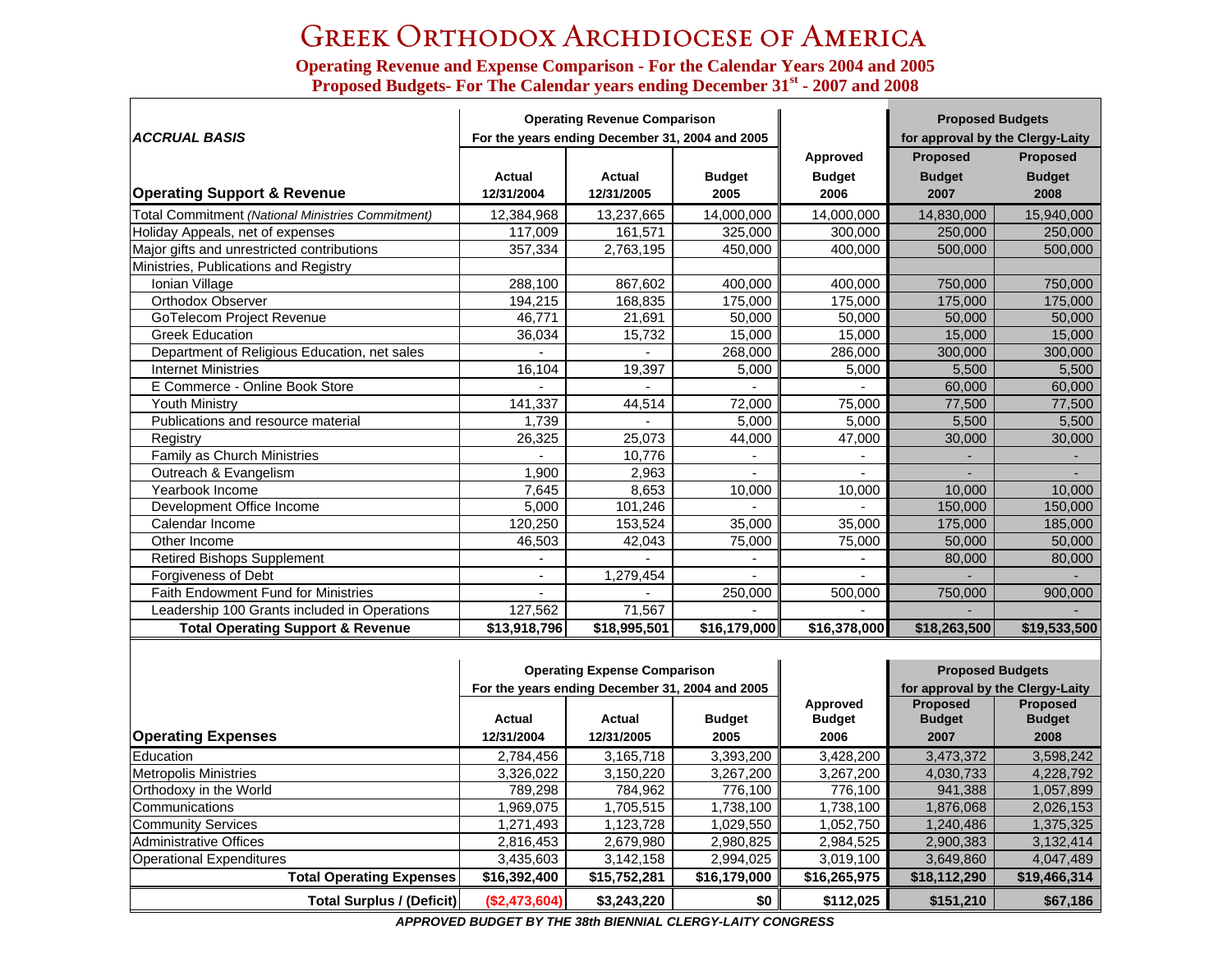|                                      | <b>Operating Expense Comparison</b> |                                                 |               |               |                 | <b>Proposed Budgets</b>          |  |
|--------------------------------------|-------------------------------------|-------------------------------------------------|---------------|---------------|-----------------|----------------------------------|--|
|                                      |                                     | For the years ending December 31, 2004 and 2005 |               |               |                 | for approval by the Clergy-Laity |  |
|                                      |                                     |                                                 |               | Approved      | <b>Proposed</b> | <b>Proposed</b>                  |  |
|                                      | <b>Actual</b>                       | <b>Actual</b>                                   | <b>Budget</b> | <b>Budget</b> | <b>Budget</b>   | <b>Budget</b>                    |  |
| <b>Education</b>                     | 12/31/2004                          | 12/31/2005                                      | 2005          | 2006          | 2007            | 2008                             |  |
| <b>Holy Cross Theological School</b> | 1,200,000                           | 1,200,000                                       | 1,200,000     | 1,200,000     | 1,200,000       | 1,200,000                        |  |
|                                      |                                     |                                                 |               |               |                 |                                  |  |
| <b>Greek Education &amp; Culture</b> | 209,415                             | 313,594                                         | 225,700       | 225,700       | 243,756         | 263,256                          |  |
| <b>Marriage &amp; Family</b>         | 67,887                              | 66,873                                          | 77,000        | 262,500       | 175,000         | 200,000                          |  |
| <b>Dept of Religious Education</b>   | 205,644                             | 199,472                                         | 542,500       | 392,000       | 423,360         | 457,229                          |  |
| <b>Youth Ministry (Note 1)</b>       | 567,084                             | 514,865                                         | 538,200       | 538,200       | 581,256         | 627,756                          |  |
| <b>Ionian Village</b>                | 534,426                             | 870,914                                         | 809,800       | 809,800       | 850,000         | 850,000                          |  |
| <b>Total</b>                         | \$2,784,456                         | \$3,165,718                                     | \$3,393,200   | \$3,428,200   | \$3,473,372     | \$3,598,242                      |  |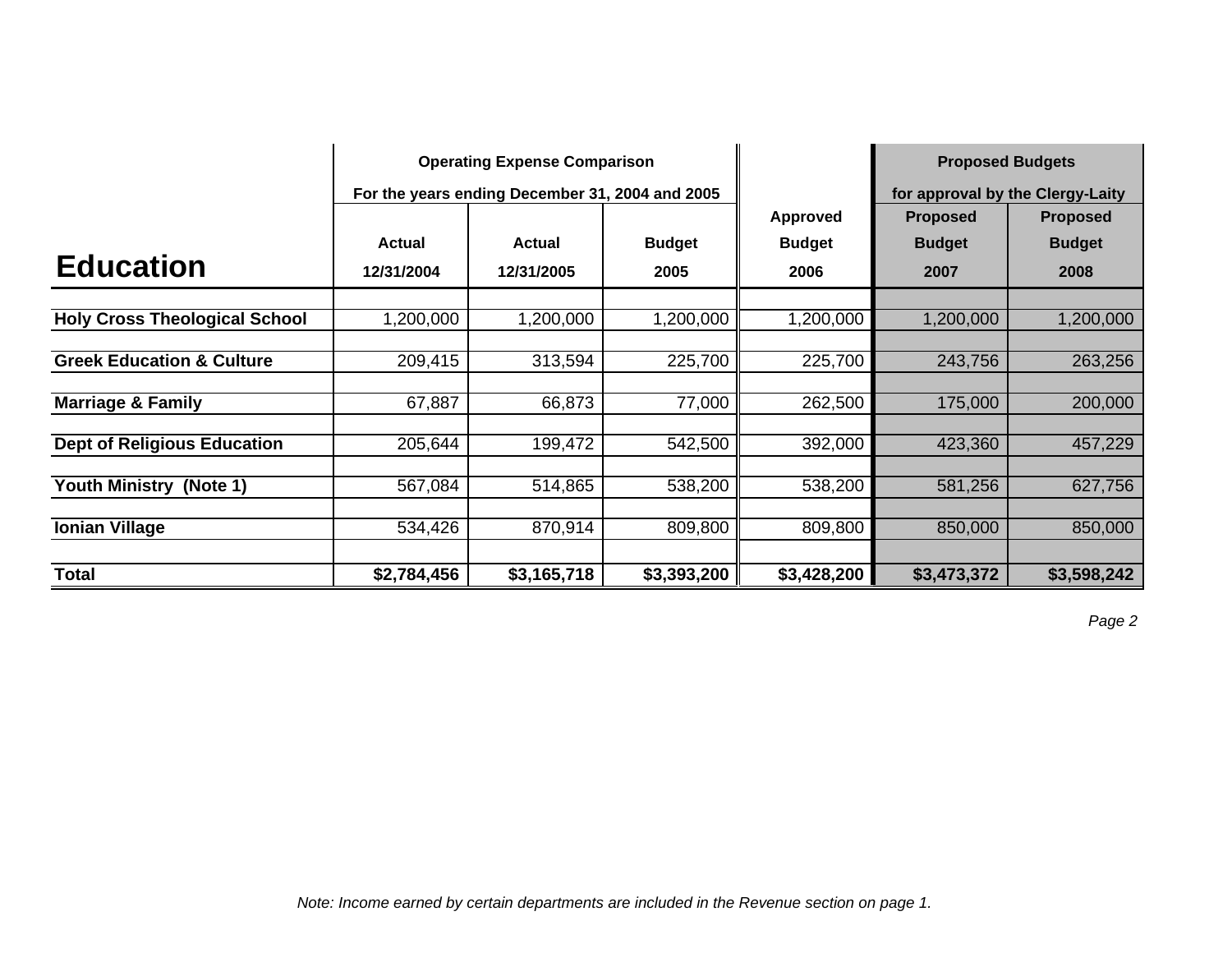|                                    | <b>Operating Expense Comparison</b><br>For the years ending December 31, 2004 and 2005 |               |               |               | <b>Proposed Budgets</b>          |                 |
|------------------------------------|----------------------------------------------------------------------------------------|---------------|---------------|---------------|----------------------------------|-----------------|
|                                    |                                                                                        |               |               |               | for approval by the Clergy-Laity |                 |
|                                    |                                                                                        |               |               | Approved      | <b>Proposed</b>                  | <b>Proposed</b> |
|                                    | <b>Actual</b>                                                                          | <b>Actual</b> | <b>Budget</b> | <b>Budget</b> | <b>Budget</b>                    | <b>Budget</b>   |
| <b>Metropolis Ministries</b>       | 12/31/2004                                                                             | 12/31/2005    | 2005          | 2006          | 2007                             | 2008            |
|                                    |                                                                                        |               |               |               |                                  |                 |
| <b>Archdiocesan District</b>       | 155,551                                                                                | 144,158       | 264,200       | 264,200       | 375,000                          | 375,000         |
| <b>Metropolis of New Jersey</b>    | 434,370                                                                                | 399,999       | 380,000       | 380,000       | 464,564                          | 499,128         |
|                                    |                                                                                        |               |               |               |                                  |                 |
| <b>Metropolis of Chicago</b>       | 488,511                                                                                | 480,749       | 480,000       | 480,000       | 576,517                          | 619,410         |
|                                    |                                                                                        |               |               |               |                                  |                 |
| <b>Metropolis of Boston</b>        | 320,064                                                                                | 307,777       | 330,000       | 330,000       | 375,000                          | 401,512         |
|                                    |                                                                                        |               |               |               |                                  |                 |
| <b>Metropolis of San Francisco</b> | 430,485                                                                                | 366,964       | 331,000       | 331,000       | 397,994                          | 427,605         |
|                                    |                                                                                        |               |               |               |                                  |                 |
| <b>Metropolis of Atlanta</b>       | 360,891                                                                                | 364,995       | 376,000       | 376,000       | 484,125                          | 520,144         |
| <b>Metropolis of Pittsburgh</b>    | 317,233                                                                                | 283,342       | 284,000       | 284,000       | 375,000                          | 375,000         |
|                                    |                                                                                        |               |               |               |                                  |                 |
| <b>Metropolis of Detroit</b>       | 298,317                                                                                | 284,340       | 300,000       | 300,000       | 382,533                          | 410,993         |
|                                    |                                                                                        |               |               |               |                                  |                 |
| <b>Metropolis of Denver</b>        | 305,920                                                                                | 303,728       | 306,000       | 306,000       | 375,000                          | 375,000         |
|                                    |                                                                                        |               |               |               |                                  |                 |
| <b>Retired Bishops</b>             | 214,680                                                                                | 214,168       | 216,000       | 216,000       | 225,000                          | 225,000         |
|                                    |                                                                                        |               |               |               |                                  |                 |
| <b>Total</b>                       | \$3,326,022                                                                            | \$3,150,220   | \$3,267,200   | \$3,267,200   | \$4,030,733                      | \$4,228,792     |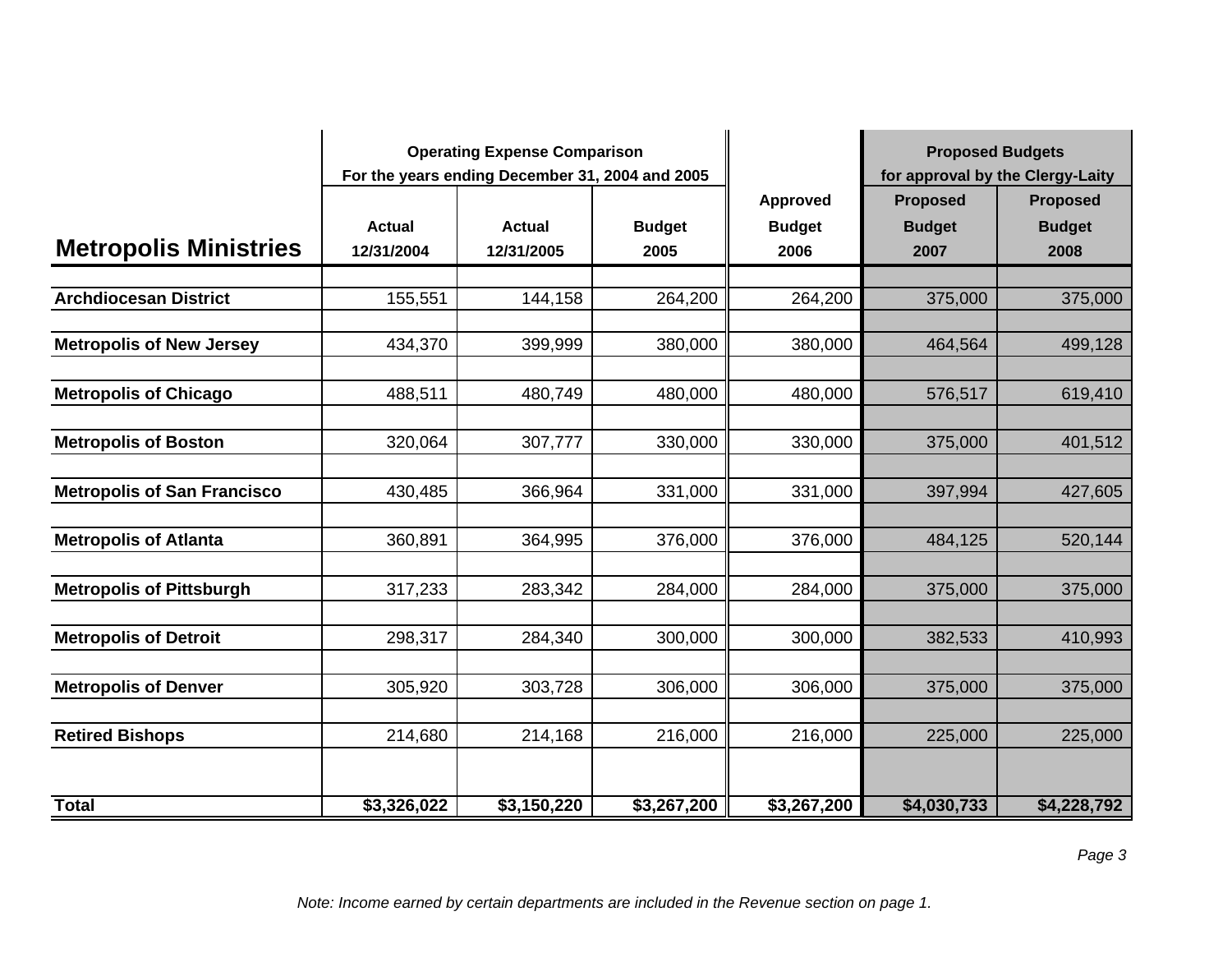|                                        |                      | <b>Operating Expense Comparison</b>             |                          |                                   | <b>Proposed Budgets</b>                  |                                          |  |
|----------------------------------------|----------------------|-------------------------------------------------|--------------------------|-----------------------------------|------------------------------------------|------------------------------------------|--|
|                                        |                      | For the years ending December 31, 2004 and 2005 |                          |                                   | for approval by the Clergy-Laity         |                                          |  |
| <b>Orthodoxy in the World</b>          | Actual<br>12/31/2004 | Actual<br>12/31/2005                            | <b>Budget</b><br>2005    | Approved<br><b>Budget</b><br>2006 | <b>Proposed</b><br><b>Budget</b><br>2007 | <b>Proposed</b><br><b>Budget</b><br>2008 |  |
| <b>Ecumenical Patriarchate</b>         | 500,000              | 503,195                                         | 500,000                  | 500,000                           | 650,000                                  | 750,000                                  |  |
| <b>Orthodox Missions Center</b>        | 60,000               | 60,000                                          | 60,000                   | 60,000                            | 60,000                                   | 60,000                                   |  |
| <b>Support to Religious Affiliates</b> | 45,240               | 32,099                                          | 25,000                   | 25,000                            | 25,000                                   | 25,000                                   |  |
| <b>Ecumenical Office</b>               | 183,095              | 186,830                                         | 191,100                  | 191,100                           | 206,388                                  | 222,899                                  |  |
| <b>Patriarchal Visit - Net</b>         | 963                  | 2,838                                           | $\overline{\phantom{0}}$ | -                                 | $\overline{\phantom{a}}$                 |                                          |  |
| <b>Total</b>                           | \$789,298            | \$784,962                                       | \$776,100                | \$776,100                         | \$941,388                                | \$1,057,899                              |  |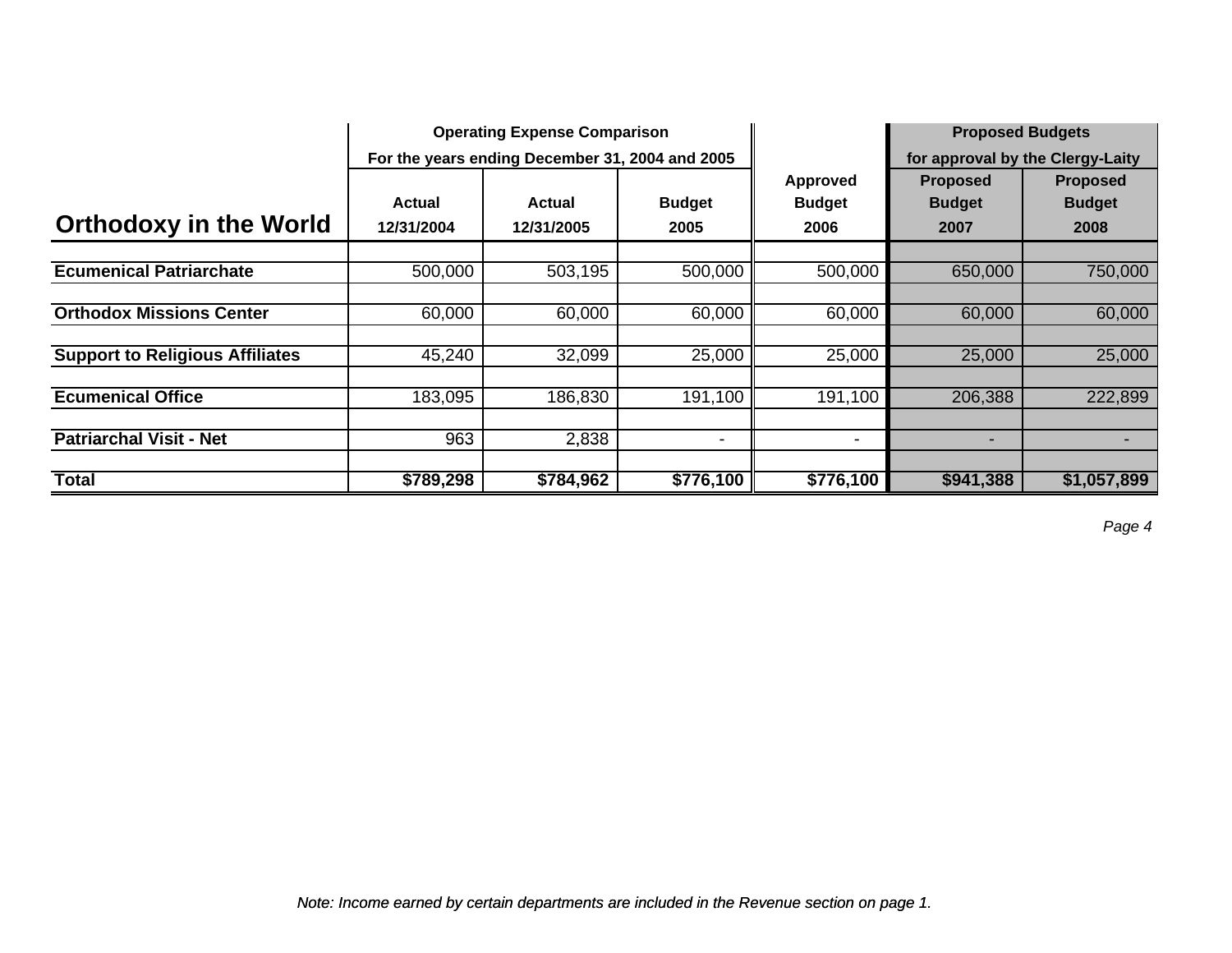|                                       |             | <b>Operating Expense Comparison</b>             |               |                 | <b>Proposed Budgets</b>          |                 |
|---------------------------------------|-------------|-------------------------------------------------|---------------|-----------------|----------------------------------|-----------------|
|                                       |             | For the years ending December 31, 2004 and 2005 |               |                 | for approval by the Clergy-Laity |                 |
|                                       |             |                                                 |               | <b>Approved</b> | <b>Proposed</b>                  | <b>Proposed</b> |
|                                       | Actual      | Actual                                          | <b>Budget</b> | <b>Budget</b>   | <b>Budget</b>                    | <b>Budget</b>   |
| <b>Communications</b>                 | 12/31/2004  | 12/31/2005                                      | 2005          | 2006            | 2007                             | 2008            |
| <b>Public Affairs &amp; Relations</b> | 111,164     | 134,787                                         | 239,000       | 239,000         | 258,120                          | 278,770         |
|                                       |             |                                                 |               |                 |                                  |                 |
| <b>Communications</b>                 | 505,521     | 437,983                                         | 317,700       | 317,700         | 343,116                          | 370,565         |
| <b>Resource Materials</b>             | 3,711       | 496                                             | 1,000         | 1,000           | $\overline{\phantom{a}}$         |                 |
| <b>Internet Ministries</b>            | 272,240     | 246,025                                         | 247,000       | 247,000         | 266,760                          | 288,101         |
| <b>G.O. Telecommunications</b>        | 428,640     | 169,429                                         | 270,000       | 270,000         | 291,600                          | 314,928         |
| <b>Orthodox Observer (Note 2)</b>     | 647,799     | 716,795                                         | 663,400       | 663,400         | 716,472                          | 773,790         |
|                                       |             |                                                 |               |                 |                                  |                 |
| Total                                 | \$1,969,075 | \$1,705,515                                     | \$1,738,100   | \$1,738,100     | \$1,876,068                      | \$2,026,153     |

*Note 2: Proposed Budgets are based on 8 issues per calendar year 8 issues in the calendar year 2006 and 2005 vs. 7 issue in the calendar year 2004.*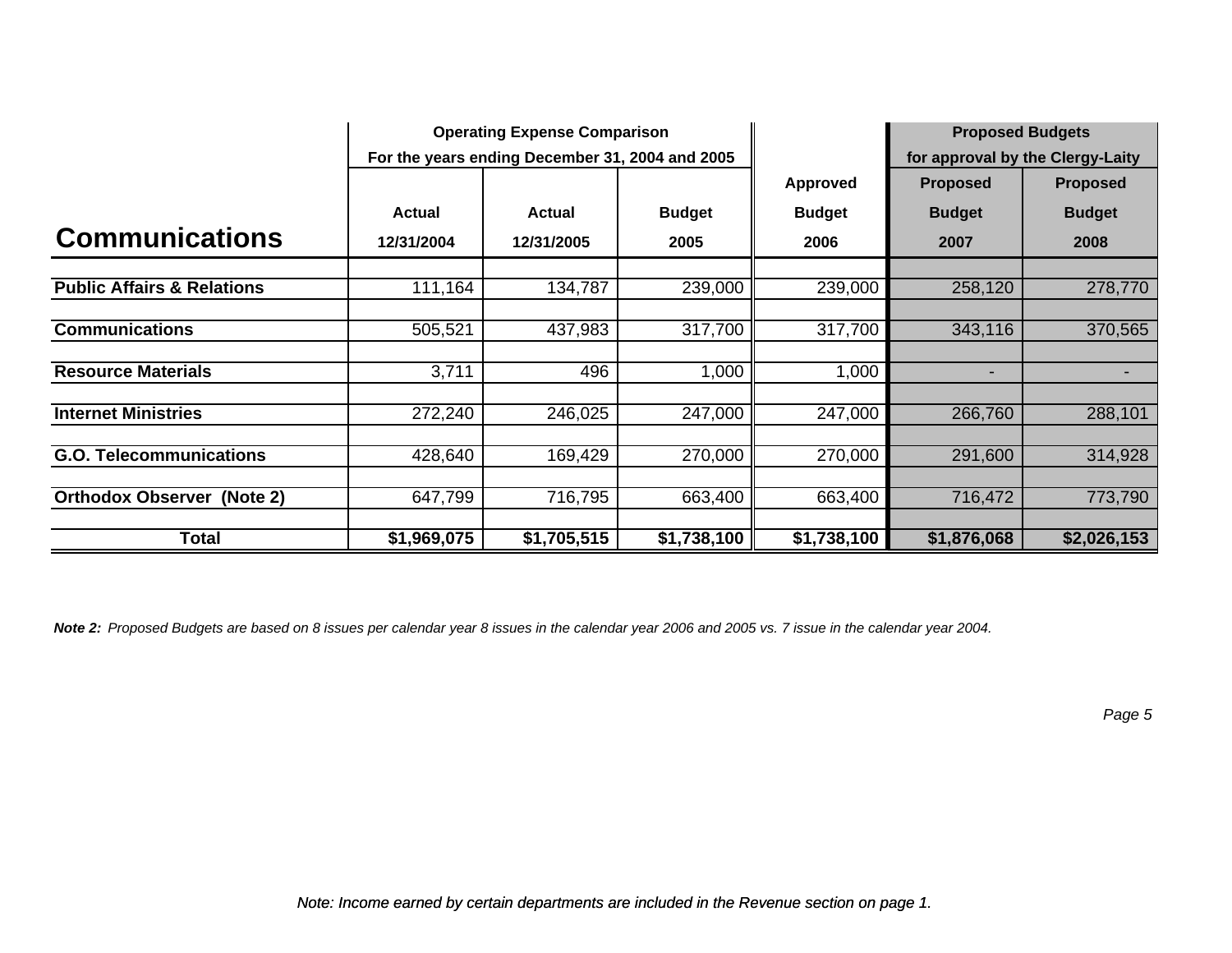|                                       | <b>Operating Expense Comparison</b> |                                                 |                          |                          | <b>Proposed Budgets</b>          |                 |  |
|---------------------------------------|-------------------------------------|-------------------------------------------------|--------------------------|--------------------------|----------------------------------|-----------------|--|
|                                       |                                     | For the years ending December 31, 2004 and 2005 |                          |                          | for approval by the Clergy-Laity |                 |  |
|                                       |                                     |                                                 |                          | <b>Approved</b>          | <b>Proposed</b>                  | <b>Proposed</b> |  |
|                                       | <b>Actual</b>                       | <b>Actual</b>                                   | <b>Budget</b>            | <b>Budget</b>            | <b>Budget</b>                    | <b>Budget</b>   |  |
| <b>Community Services</b>             | 12/31/2004                          | 12/31/2005                                      | 2005                     | 2006                     | 2007                             | 2008            |  |
| <b>Stewardship Ministry</b>           | 343,169                             | 316,073                                         | 259,800                  | 259,800                  | 280,584                          | 303,031         |  |
|                                       |                                     |                                                 |                          |                          |                                  |                 |  |
| <b>Department of Philanthropy</b>     | 170,134                             | 174,023                                         | 175,100                  | 175,100                  | 189,108                          | 204,237         |  |
| <b>Development Office</b>             | 190,272                             | 240,888                                         | 142,300                  | 142,300                  | 240,000                          | 260,000         |  |
| <b>Outreach &amp; Evangelism</b>      | 126,511                             | 126,210                                         | 142,350                  | 155,550                  | 167,994                          | 181,434         |  |
| <b>Registry</b>                       | 94,617                              | 108,606                                         | 92,900                   | 92,900                   | 100,332                          | 108,359         |  |
| <b>Clergy Laity Congress, net</b>     | 128,229                             | $\blacksquare$                                  | $\blacksquare$           | 10,000                   | $\blacksquare$                   | 50,000          |  |
| <b>Archive Center</b>                 | 91,382                              | 85,118                                          | 67,100                   | 67,100                   | 72,468                           | 78,265          |  |
| <b>Clergy Assistance</b>              | 73,138                              | 69,949                                          | 150,000                  | 150,000                  | 150,000                          | 150,000         |  |
| <b>Family as Church Ministries</b>    | 54,041                              | 2,861                                           | $\overline{\phantom{a}}$ | $\overline{\phantom{a}}$ | ٠                                | ٠               |  |
| <b>E Commerce - Online Book Store</b> | $\overline{\phantom{a}}$            | $\blacksquare$                                  | $\blacksquare$           | $\overline{\phantom{a}}$ | 40,000                           | 40,000          |  |
| <b>Total</b>                          | \$1,271,493                         | \$1,123,728                                     | \$1,029,550              | \$1,052,750              | \$1,240,486                      | \$1,375,325     |  |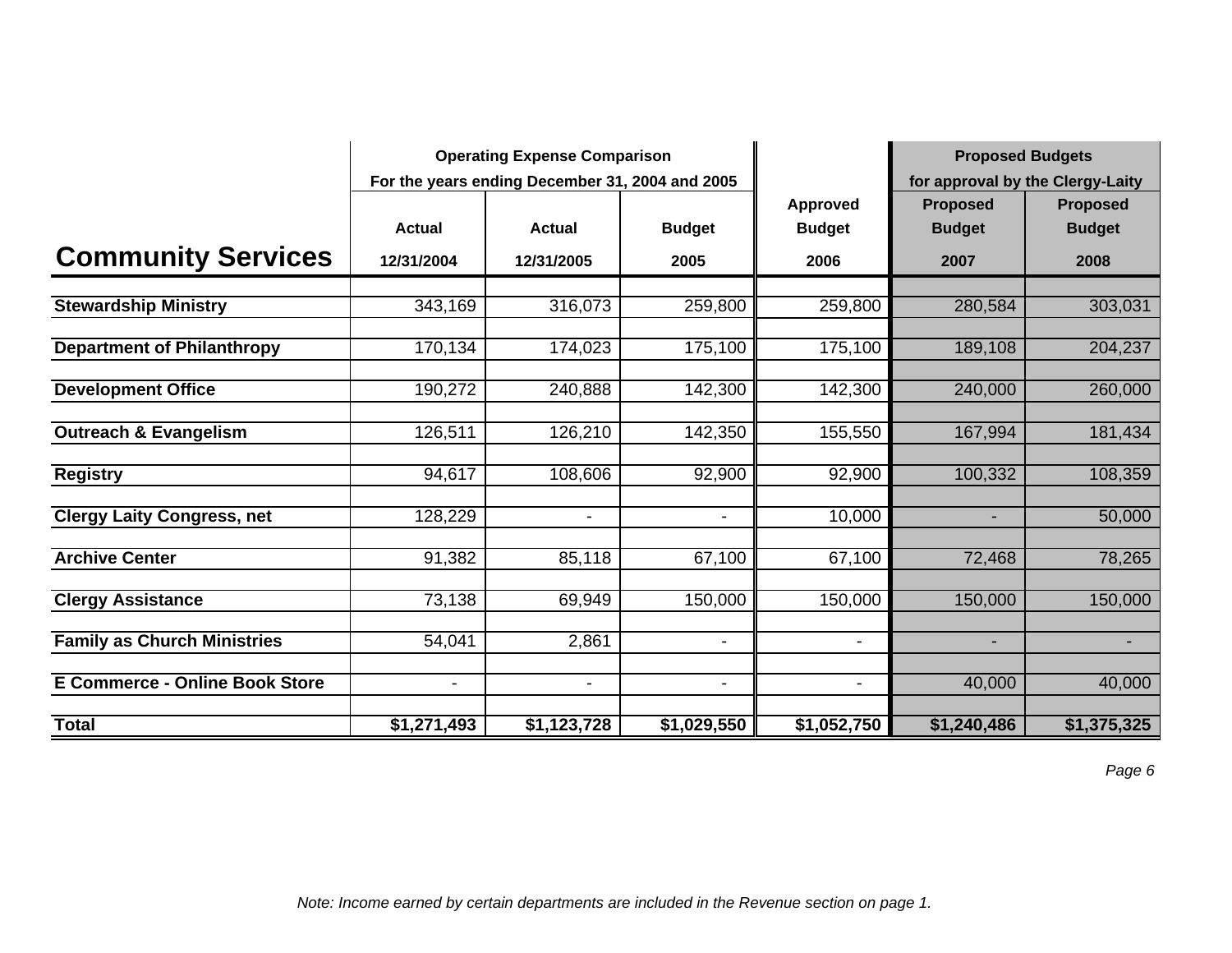|                                                        | <b>Operating Expense Comparison</b> |                                                 |               |                 | <b>Proposed Budgets</b> |                                  |  |
|--------------------------------------------------------|-------------------------------------|-------------------------------------------------|---------------|-----------------|-------------------------|----------------------------------|--|
|                                                        |                                     | For the years ending December 31, 2004 and 2005 |               |                 |                         | for approval by the Clergy-Laity |  |
|                                                        |                                     |                                                 |               | <b>Approved</b> | <b>Proposed</b>         | <b>Proposed</b>                  |  |
|                                                        | <b>Actual</b>                       | <b>Actual</b>                                   | <b>Budget</b> | <b>Budget</b>   | <b>Budget</b>           | <b>Budget</b>                    |  |
| <b>Administrative Offices</b>                          | 12/31/2004                          | 12/31/2005                                      | 2005          | 2006            | 2007                    | 2008                             |  |
| <b>Office of the Archbishop</b>                        | 562,956                             | 617,615                                         | 599,200       | 599,200         | 647,136                 | 698,907                          |  |
|                                                        |                                     |                                                 |               |                 |                         |                                  |  |
| <b>Archbishop lakovos Office</b>                       | 324,671                             | 303,604                                         | 298,100       | 298,100         |                         |                                  |  |
| <b>Office of the Secretariat</b>                       | 215,189                             | 108,862                                         | 217,800       | 217,800         | 235,224                 | 254,042                          |  |
| <b>Department of Correspondence</b>                    | 171,869                             | 167,167                                         | 172,725       | 172,725         | 186,543                 | 201,466                          |  |
| <b>Office of Administration</b>                        | 411,589                             | 398,158                                         | 401,500       | 401,500         | 433,620                 | 468,310                          |  |
| <b>Office of the Chancellor</b>                        | 290,016                             | 264,684                                         | 312,300       | 312,300         | 337,284                 | 364,267                          |  |
| <b>Department of Finance, net</b>                      | 463,862                             | 372,608                                         | 440,700       | 440,700         | 475,000                 | 513,000                          |  |
| <b>Information Technology</b>                          | 376,301                             | 447,282                                         | 438,500       | 442,200         | 477,576                 | 515,782                          |  |
| <b>Office of Internal Assessment</b><br>and Evaluation |                                     |                                                 | 100,000       | 100,000         | 108,000                 | 116,640                          |  |
| <b>Total</b>                                           | \$2,816,453                         | \$2,679,980                                     | \$2,980,825   | \$2,984,525     | \$2,900,383             | \$3,132,414                      |  |